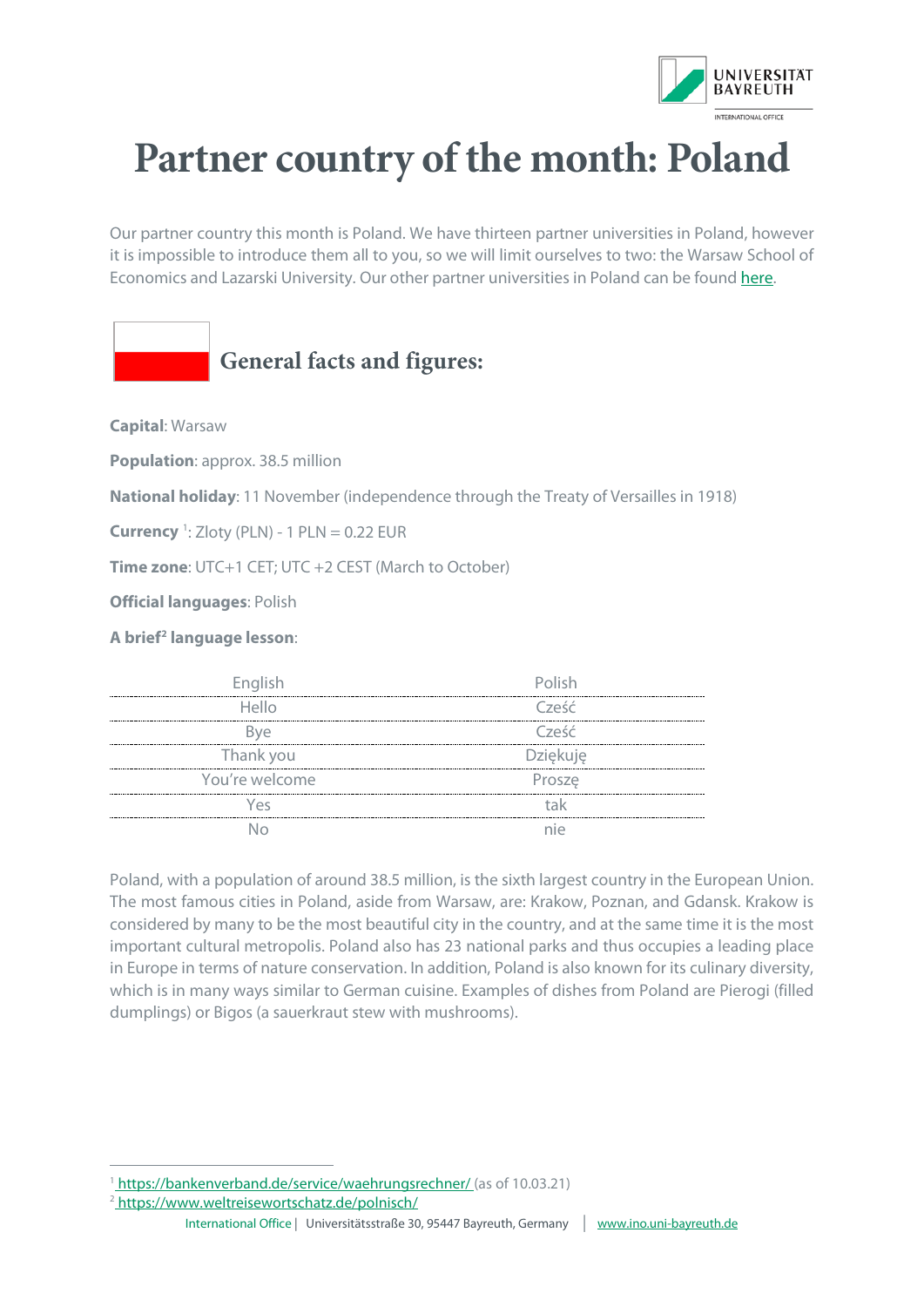

## **Warsaw**

The capital of Poland is Warszawa (Warsaw). With about 1.75 million inhabitants, it is the largest city in Poland, both in terms of population and area. It is located on the Wisła (Vistula) River, the largest river in the country. Although some tend to imagine Warsaw as being rather gray, grenn areas actually account for about 25% of the city's area. The Old Town of Warsaw was declared a UNESCO World Heritage Site after its reconstruction after World War II. It is considered a good city for young people, in part due to the 70 state and private universities, with a total of over 200,000 students. Warsaw also has a large number of theatres, cinemas, and museums to offer. The most famous landmarks of Warsaw are the Palace of Culture, the Lazienki Park, the Old Town, as well as the district Praga, just to name a few. More information about Warsaw can be found [here.](https://warsawtour.pl/de/top-10/)



*Palace of Culture in Warsaw*





*Old Town*



*Lazienki Park*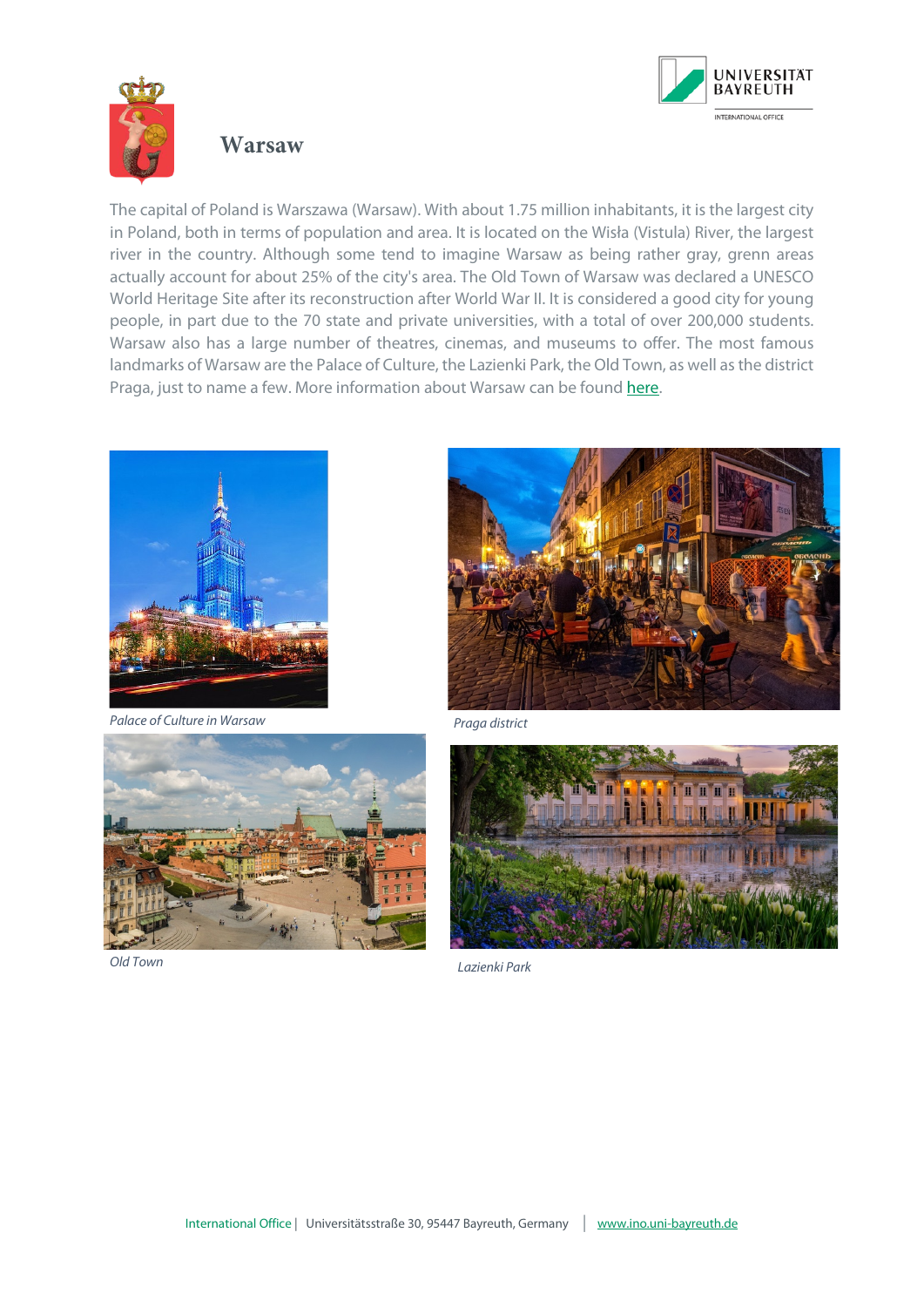



Founded in 1906, *Szkoła Główna Handlowa* (SGH) is located in the capital city of Warsaw and has approximately 13,700 students. It is the oldest business university in Poland. The university, which was originally private, was nationalized after the end of World War II. In 2011, it received IQA (International Quality Accreditation) from the CEEMAN organization, an award for the highest level of education in the field of management. SGH is divided into five faculties, all of which fall within the field of economics. Not only is it the top business university in Poland, but it is also ranked among the best business schools in Europe, according to the Financial Times (2019). If you decide to spend a semester abroad at SGH, you will be assigned a "buddy" there at the beginning who can help you get settled. There are also accommodations available directly on the SGH campus.

More information can be found on the SG[H website,](https://ssl-www.sgh.waw.pl/en/Pages/default.aspx) as well a[s here.](https://bayreuth.moveon4.de/publisher/institution/1/137/deu?relTypes=4&frmTypes=1|4|9|11|13|30&acadYears=2020|2021|2022&acadPeriods=&directions=2&defaultRelStatus=2&inst_int_settings_filter=&acad_year_display=2020|2021&acad_period_display=&document_types=9&restriction_types=1&restriction_id_filter=&inst_document_types=10&inst_restriction_types=1&keyword=&country=176&institution_external=&relation_framework=&stayopportunity_subject_area=&stayopportunity_level=&instance=1330&publisherId=1)



*Library*



*SGH Building*



*Lecture hall*



*SGH Building*